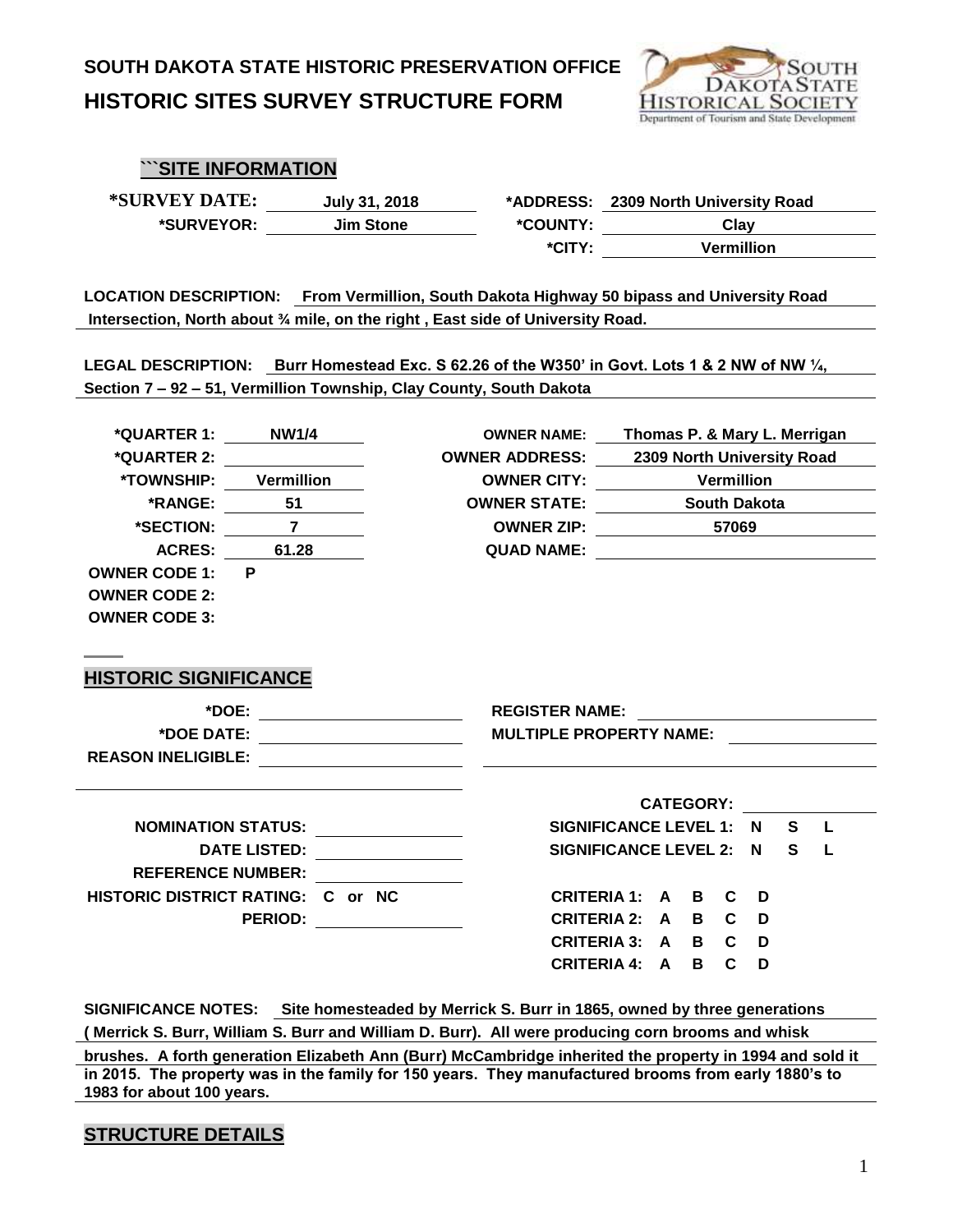

| <b>SHPO ID:</b>              |                               |                              |               |                                                                    |
|------------------------------|-------------------------------|------------------------------|---------------|--------------------------------------------------------------------|
| *PROPERTY NAME:              |                               |                              |               |                                                                    |
| <b>OTHER NAME:</b>           |                               |                              |               |                                                                    |
|                              |                               |                              |               |                                                                    |
| <b>CURRENT FUNCTION:</b>     | Vacant                        | <b>FOUNDATION:</b>           |               | <b>Poured concrete</b>                                             |
| <b>CURRENT SUBFUNCTION:</b>  | <b>Vacant</b>                 |                              |               | ROOF MATERIAL: Cedar shingles                                      |
| <b>HISTORIC FUNCTION:</b>    | Corn broom factory            | <b>ROOF SHAPE:</b>           |               | Gable                                                              |
| <b>HISTORIC SUBFUNCTION:</b> | Home                          | <b>STRUCTURAL SYSTEM:</b>    |               | <b>Brick structure</b>                                             |
|                              |                               |                              | <b>STYLE:</b> | Gable roof barn                                                    |
| <b>OCCUPIED:</b>             | Yes                           |                              | TYPE:         | <b>Factory and home</b>                                            |
| <b>ACCESSIBLE:</b>           | <b>Yes with</b><br>permission | <b>WALLS:</b>                |               | Double brick walls,<br>2x4 studs, lath &<br>plaster interior walls |
| <b>STORIES:</b>              | 2                             | <b>SIGNIFICANT PERSON:</b>   |               | Merrick S. Burr, William S.<br>Burr & William D. Burr              |
| *DATE OF CONSTRUCTION:       | 1895                          | <b>CULTURAL AFFILIATION:</b> |               | ?                                                                  |
|                              |                               |                              |               |                                                                    |

**ALTERED/MOVED NOTES: Demolished in August 2018. Pictures from 1978 show a wood frame home**

**over the 13' x 14' basement 7'-6" East from the brick structure. A roof line on the East side of the brick wall show a roof connecting the two structures.**

**INTERIOR NOTES: Burr Broom Factory was in the basement. First floor was family living quarters and** 

**second floor was sleeping quarters. Basement brick walls are unfinished. The first and second floors were plastered over the brick. The interior dividing walls were 2x4 studs, lath and plaster. The ceilings on the first and second floors were lath and plaster.**

**OTHER NOTES: The exterior walls were double brick walls with wire ties to hold the two walls about** 

**2" apart to stabilize the walls and create an insulation between the walls. Brick walls went up the gable to the peak. Windows and doors have a double soldier brick arch over each opening. Windows are 20x26 over 20x26 one light on the first floor and two windows on the West wall in the basement. The center** 

**window on the West wall in the basement is 24x26 over 24x26 one light. The windows on the second appear to be 20x20 over 20x20 one light, two on the North gable, one on the south gable and one on the East dormer. Double doors on the East wall of the first floor. 13' x 14' basement 7'-6" East of the brick house. Evidence of a gable roof extending East to connect to a wood frame structure shown in a 1978 photo.**

**\*PHYSICAL** 

**NOTES: Structure was in very poor condition \*RESTRICTED: Y or N**

**\*UTM EASTING:**

**\*UTM NORTHING:**

**```SITE INFORMATION**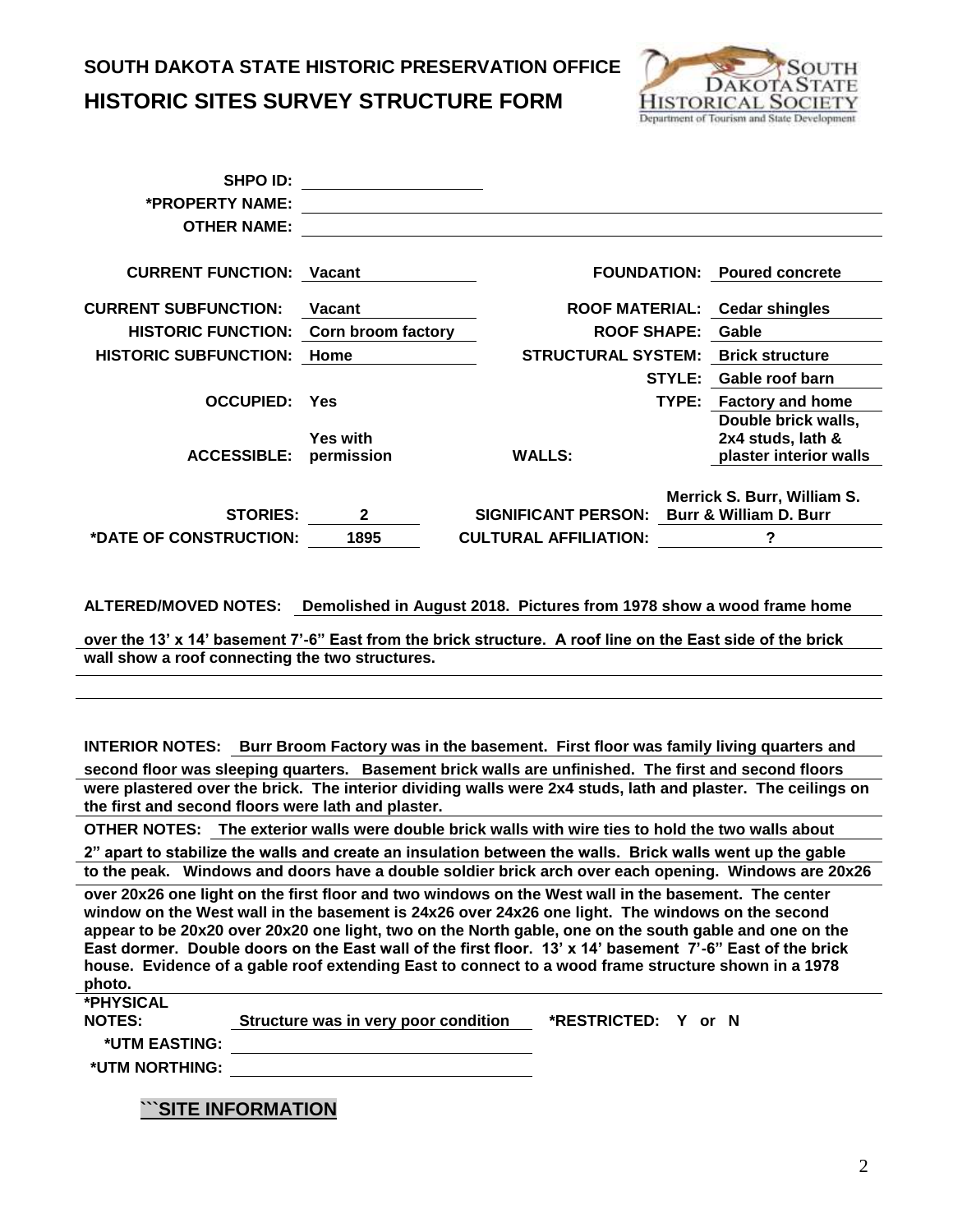

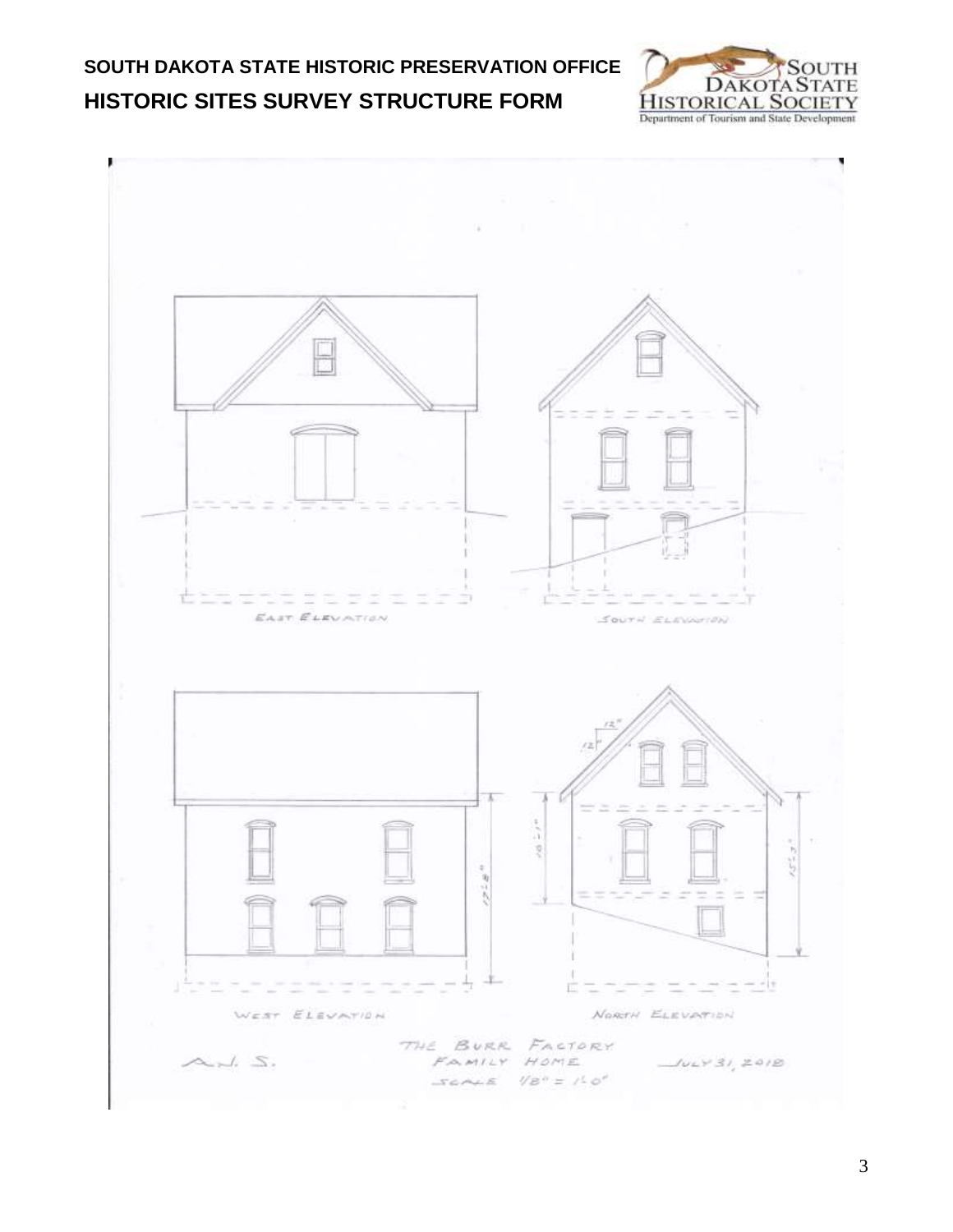



4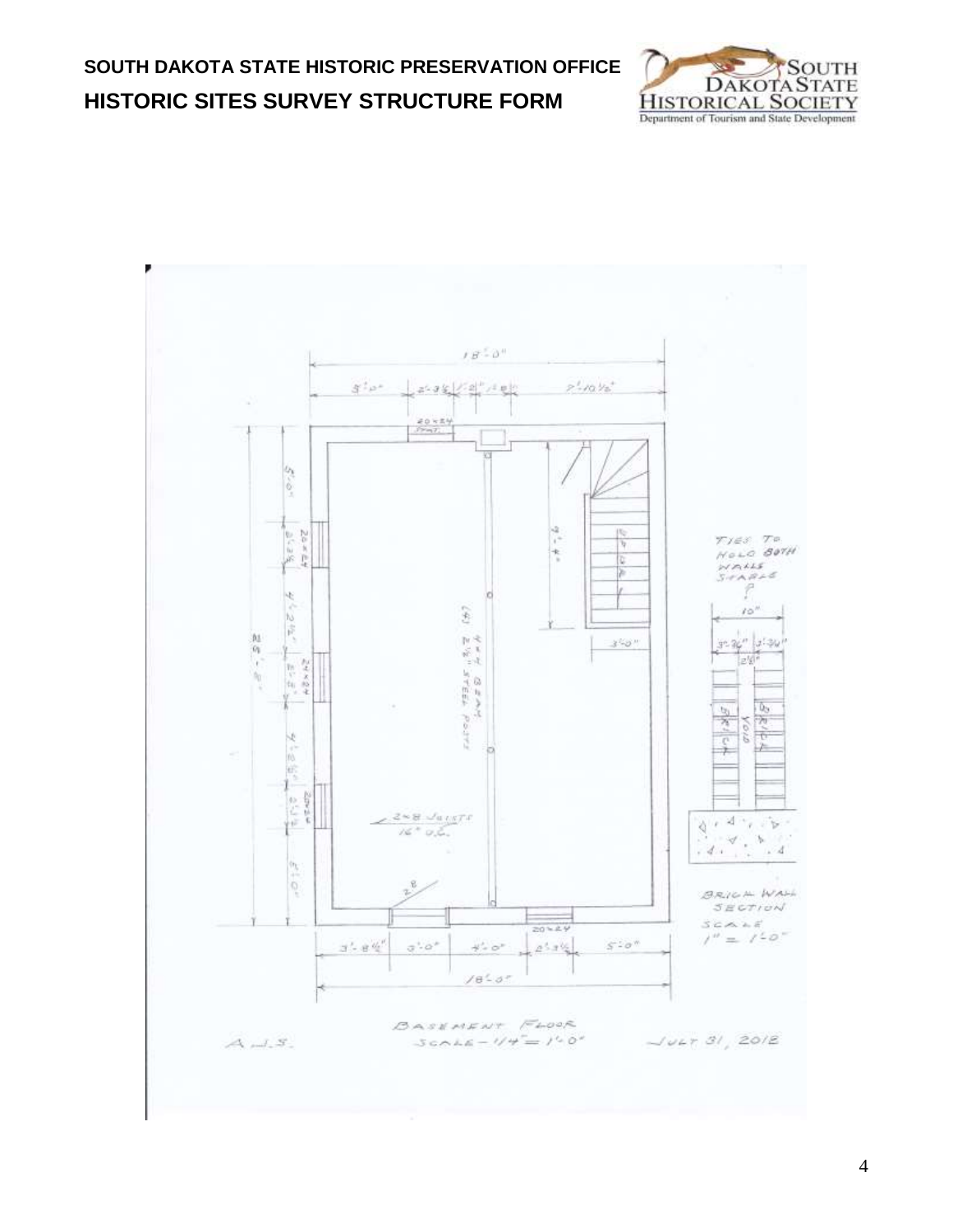



**Because the roof and the floor on the second floor was so rotted, I could not get up to the second floor to get any measurements, sketches or pictures. The second floor would be almost the same as the first floor, with maybe some closet space.**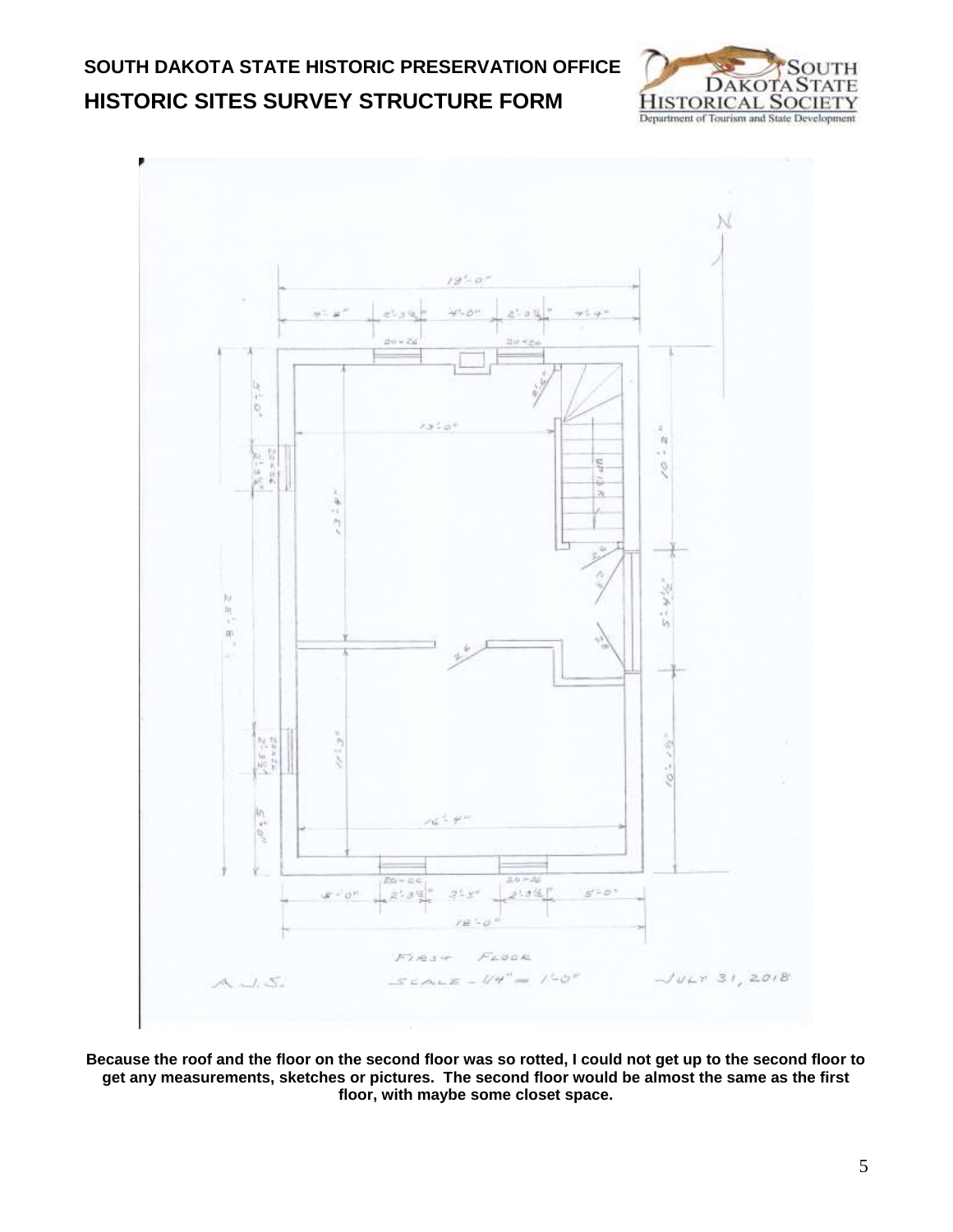

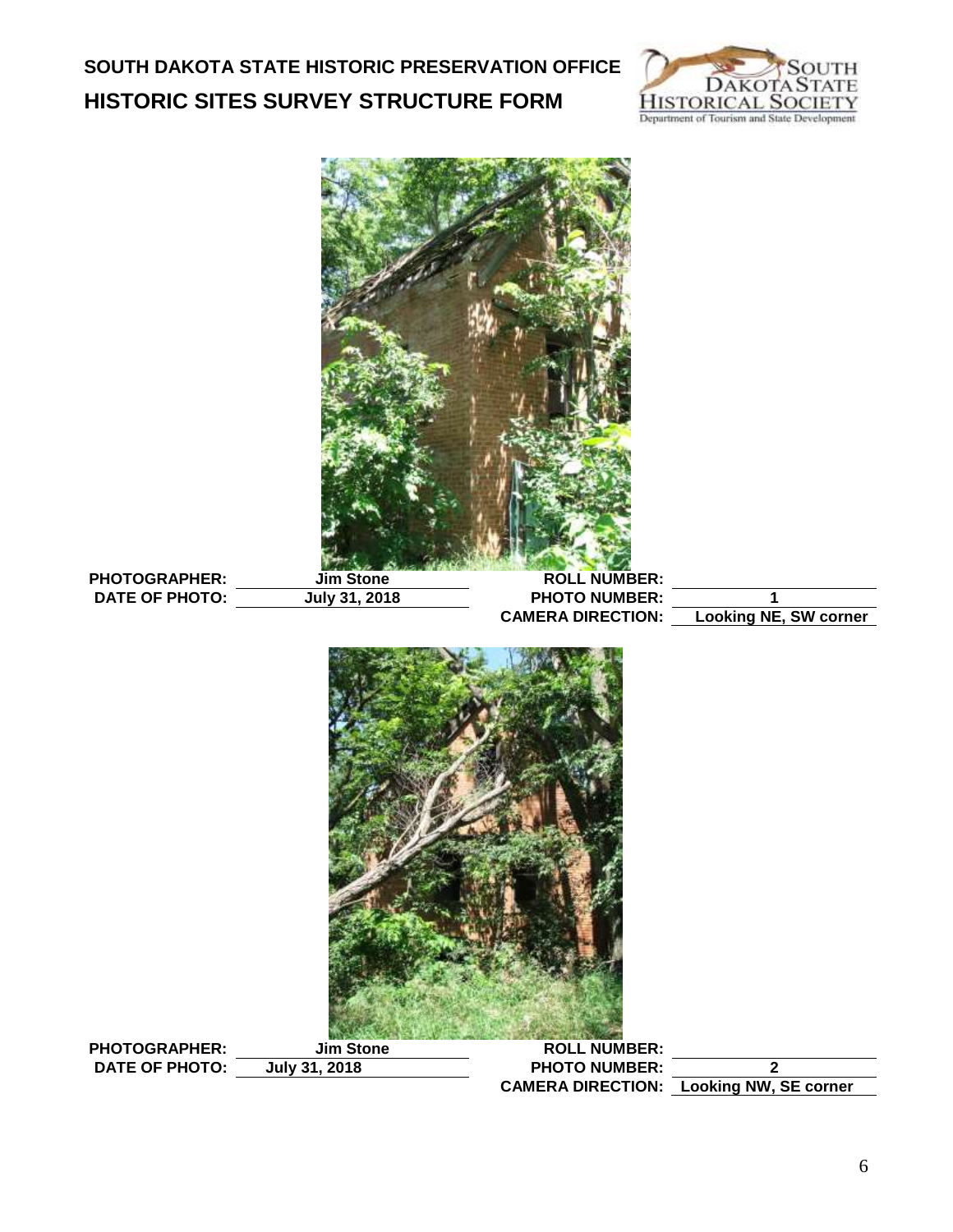



| <b>PHOTOGRAPHER:</b>                          | <b>Jim Stone</b>                  | <b>ROLL NUMBER:</b>                         |                                                |
|-----------------------------------------------|-----------------------------------|---------------------------------------------|------------------------------------------------|
| <b>DATE OF PHOTO:</b>                         | July 31, 2018                     | <b>PHOTO NUMBER:</b>                        | 3                                              |
|                                               |                                   | <b>CAMERA DIRECTION:</b>                    | <b>Looking SW, NE corner</b>                   |
|                                               |                                   |                                             |                                                |
| <b>PHOTOGRAPHER:</b><br><b>DATE OF PHOTO:</b> | <b>Jim Stone</b><br>July 31, 2018 | <b>ROLL NUMBER:</b><br><b>PHOTO NUMBER:</b> | 4                                              |
|                                               |                                   |                                             |                                                |
|                                               |                                   |                                             | <b>CAMERA DIRECTION:</b> Looking SE, NW corner |
|                                               |                                   |                                             |                                                |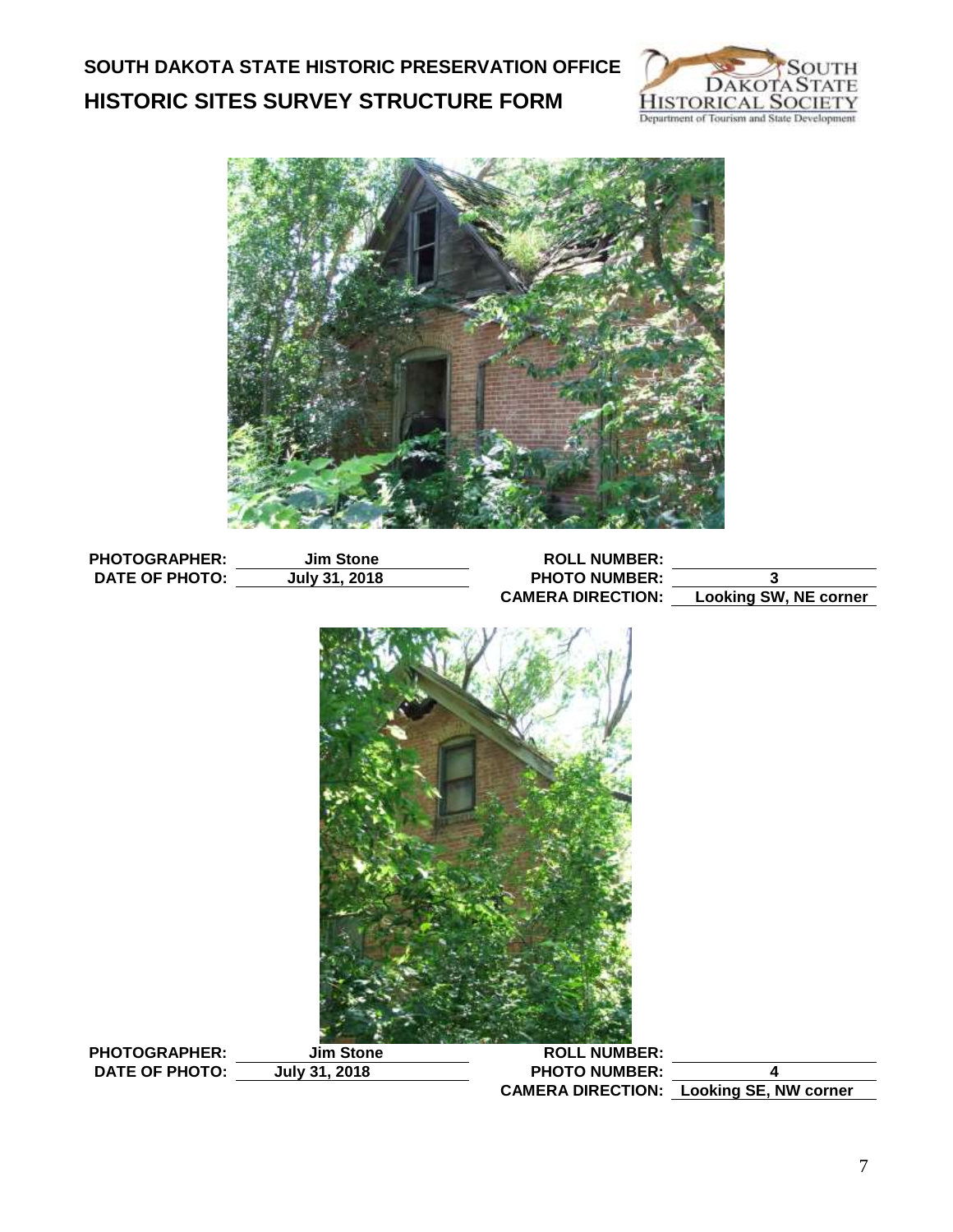

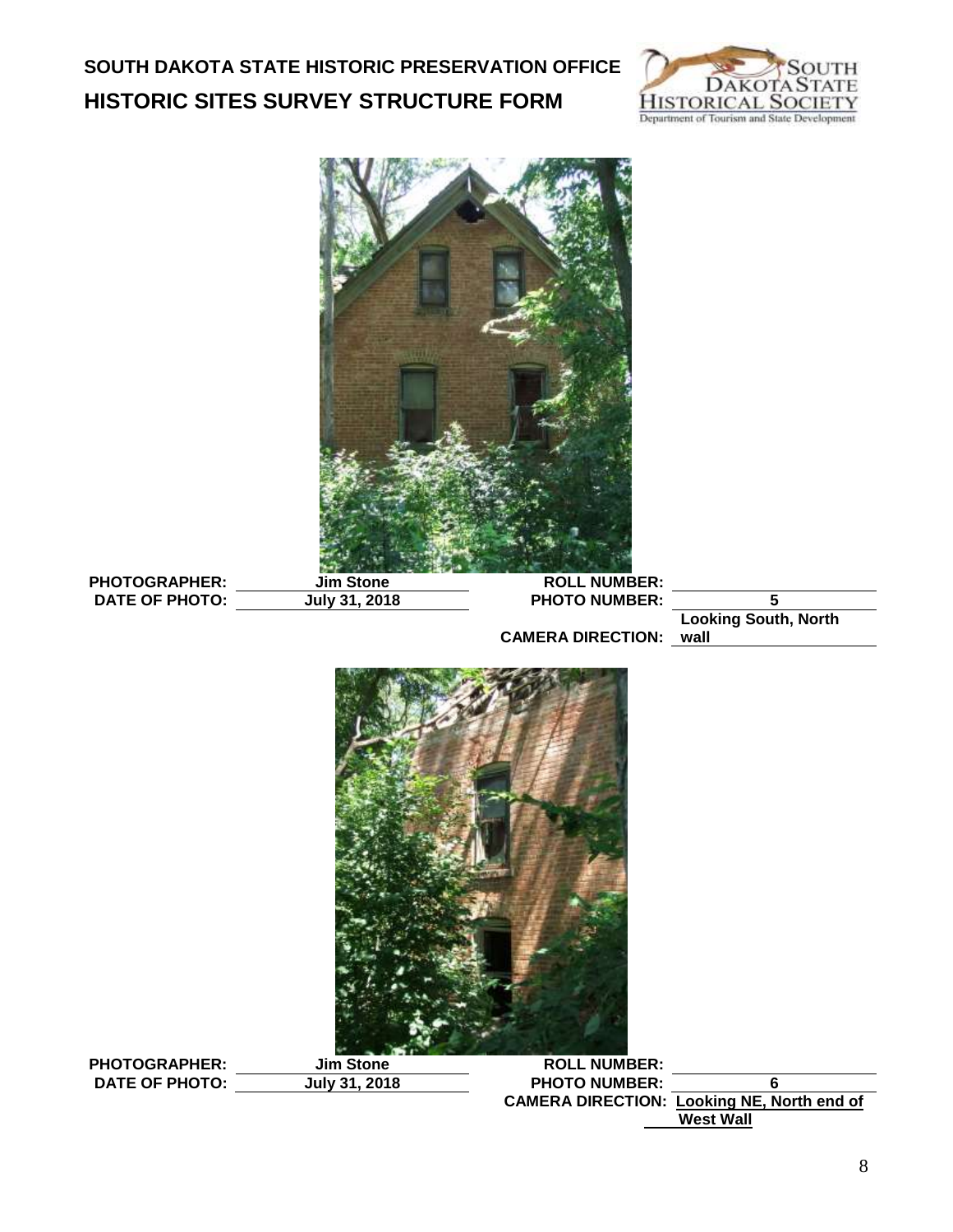



PHOTOGRAPHER: Jim Stone ROLL NUMBER:<br>
DATE OF PHOTO: July 31, 2018 PHOTO NUMBER: **DATE OF PHOTO: July 31, 2018 PHOTO NUMBER: 7**

**CAMERA DIRECTION: south wall. Looking SE, Window in the living room on the** 

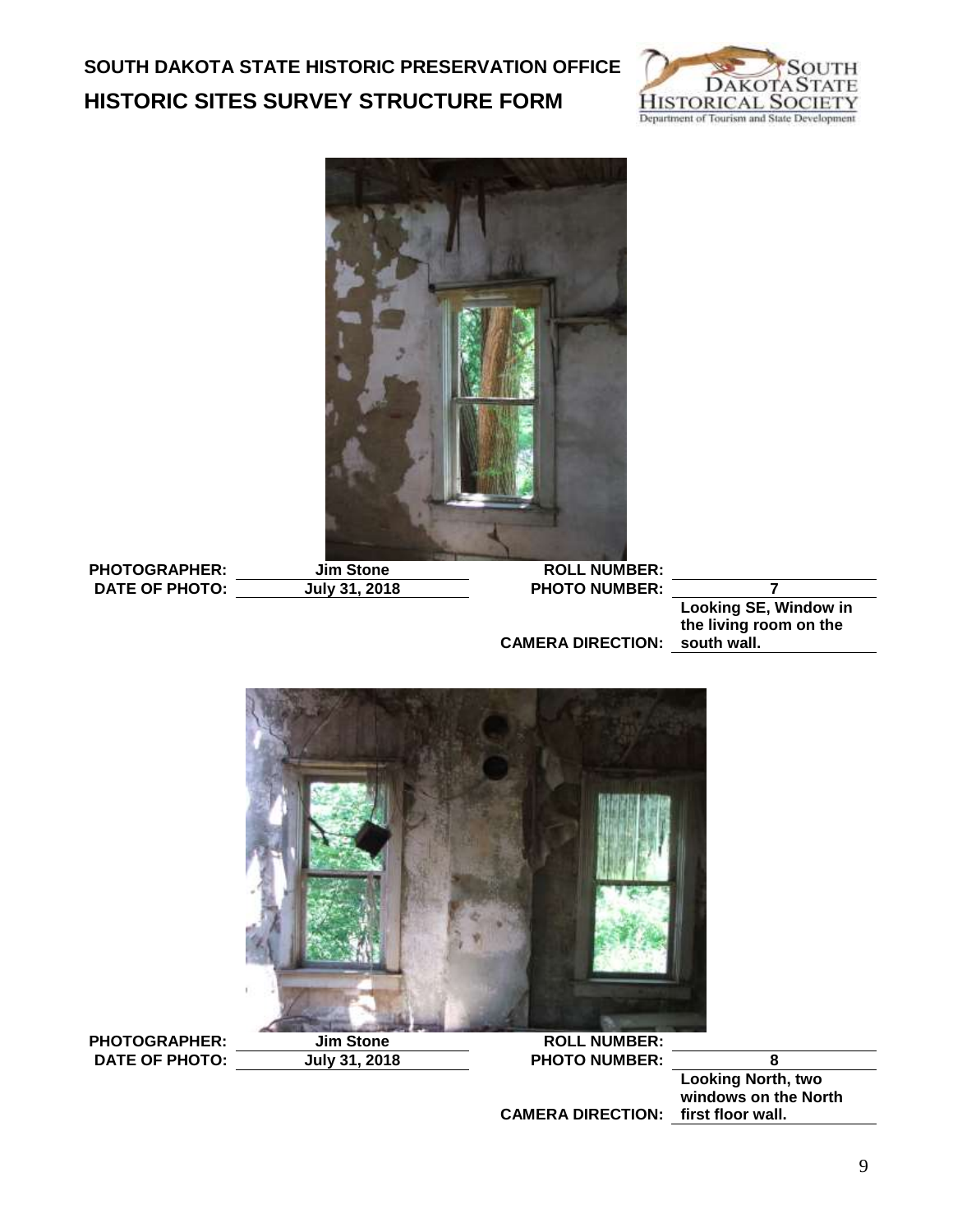



| <b>PHOTOGRAPHER:</b>  | <b>Jim Stone</b> | <b>ROLL NUMBER:</b>  |                          |
|-----------------------|------------------|----------------------|--------------------------|
| <b>DATE OF PHOTO:</b> | July 31, 2018    | <b>PHOTO NUMBER:</b> |                          |
|                       |                  |                      | Looking NE Stairs in the |

**CAMERA DIRECTION: basement up to first floor Looking NE, Stairs in the** 



| <b>PHOTOGRAPHER:</b>  | <b>Jim Stone</b> | <b>ROLL NUMBER:</b>      |                         |
|-----------------------|------------------|--------------------------|-------------------------|
| <b>DATE OF PHOTO:</b> | July 31, 2018    | <b>PHOTO NUMBER:</b>     | 10                      |
|                       |                  |                          | Looking NW, West wall   |
|                       |                  |                          | in the basement, center |
|                       |                  | <b>CAMERA DIRECTION:</b> | window is wider.        |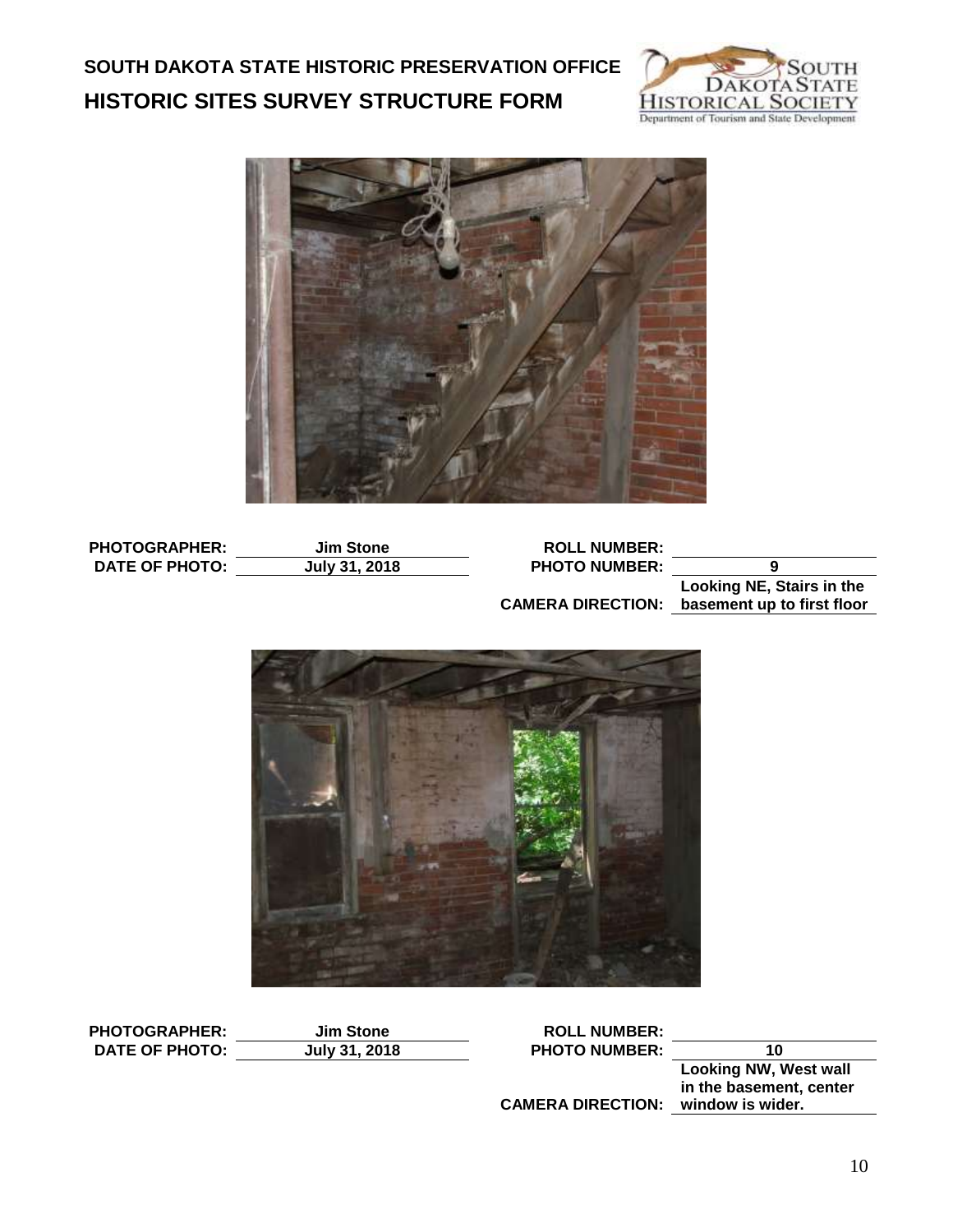



PHOTOGRAPHER: Unknown ROLL NUMBER:<br>DATE OF PHOTO: About 1990 to 2000 PHOTO NUMBER: **DATE OF PHOTO: About 1990 to 2000 PHOTO NUMBER: 11**

**Looking NE, SW corner, before the trees became** 

**CAMERA DIRECTION: over grown.**



PHOTOGRAPHER: Larry Bradley ROLL NUMBER:<br>DATE OF PHOTO: August 29, 2018 PHOTO NUMBER: **DATE OF PHOTO: August 29, 2018 PHOTO NUMBER: 12**

**CAMERA DIRECTION: coming down**

**Looking West, East wall**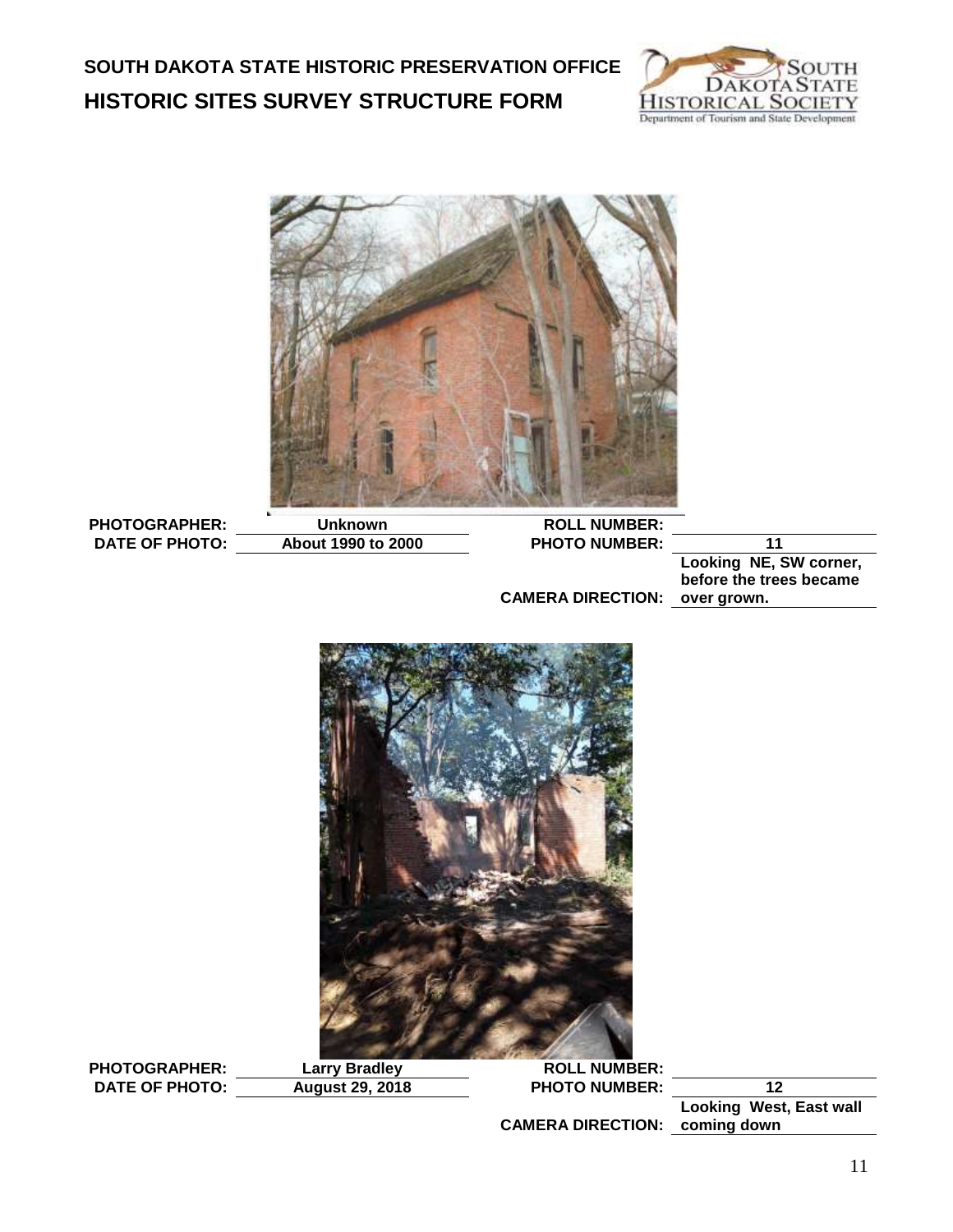



**DATE OF PHOTO: August 29, 2018 PHOTO NUMBER: 13**

**CAMERA DIRECTION: the roof Looking West, East wall down, smoke from burning out floors and** 



**PHOTOGRAPHER:** Director of Equalization ? ROLL NUMBER:<br>DATE OF PHOTO: 1978 PHOTO NUMBER: **DATE OF PHOTO:** 1978 **PHOTO NUMBER:** 14

**CAMERA DIRECTION: is a warehouse. Looking North, frame house on east side of brick structure, was connected to brick building. Building on the right in the background** 

12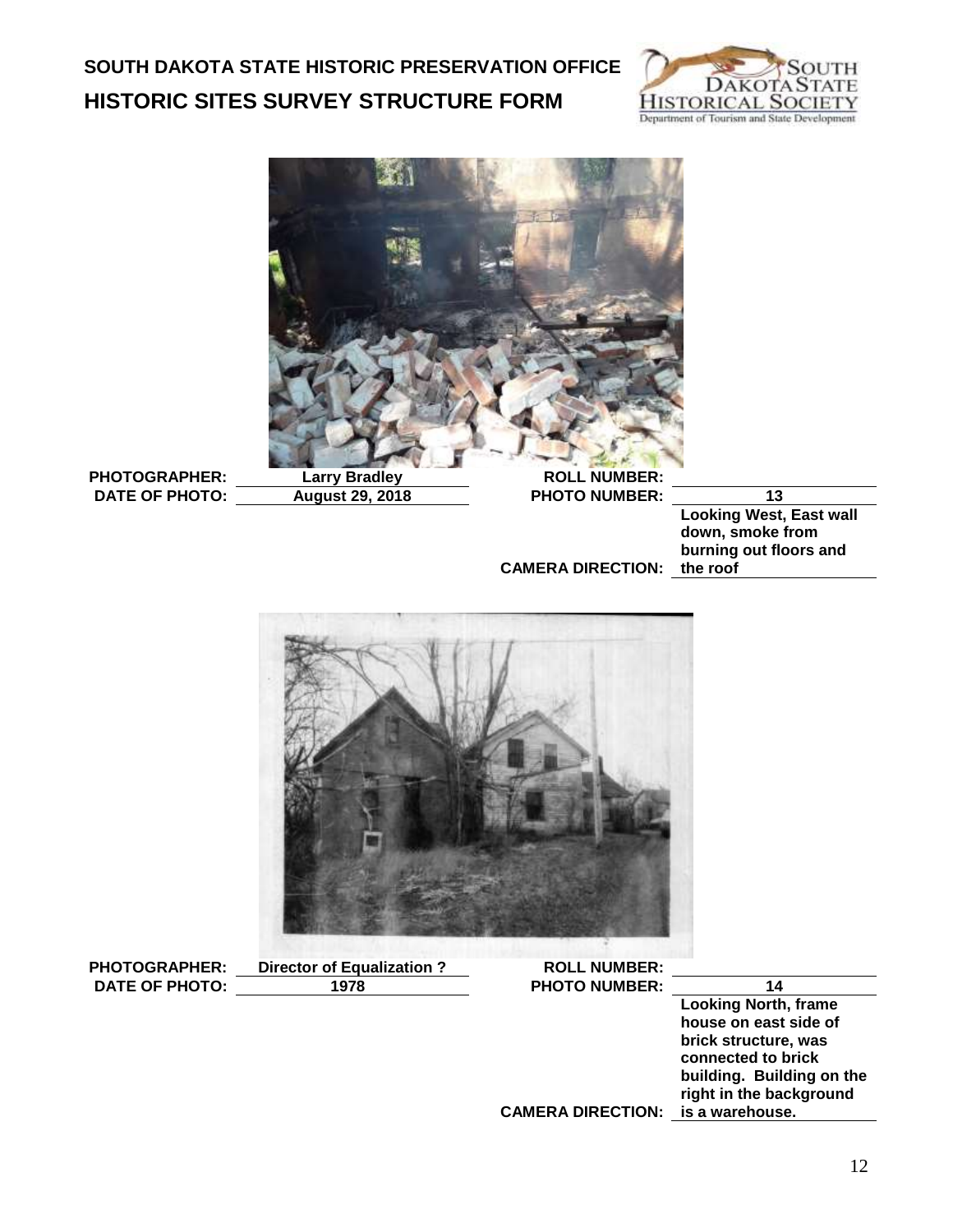



13